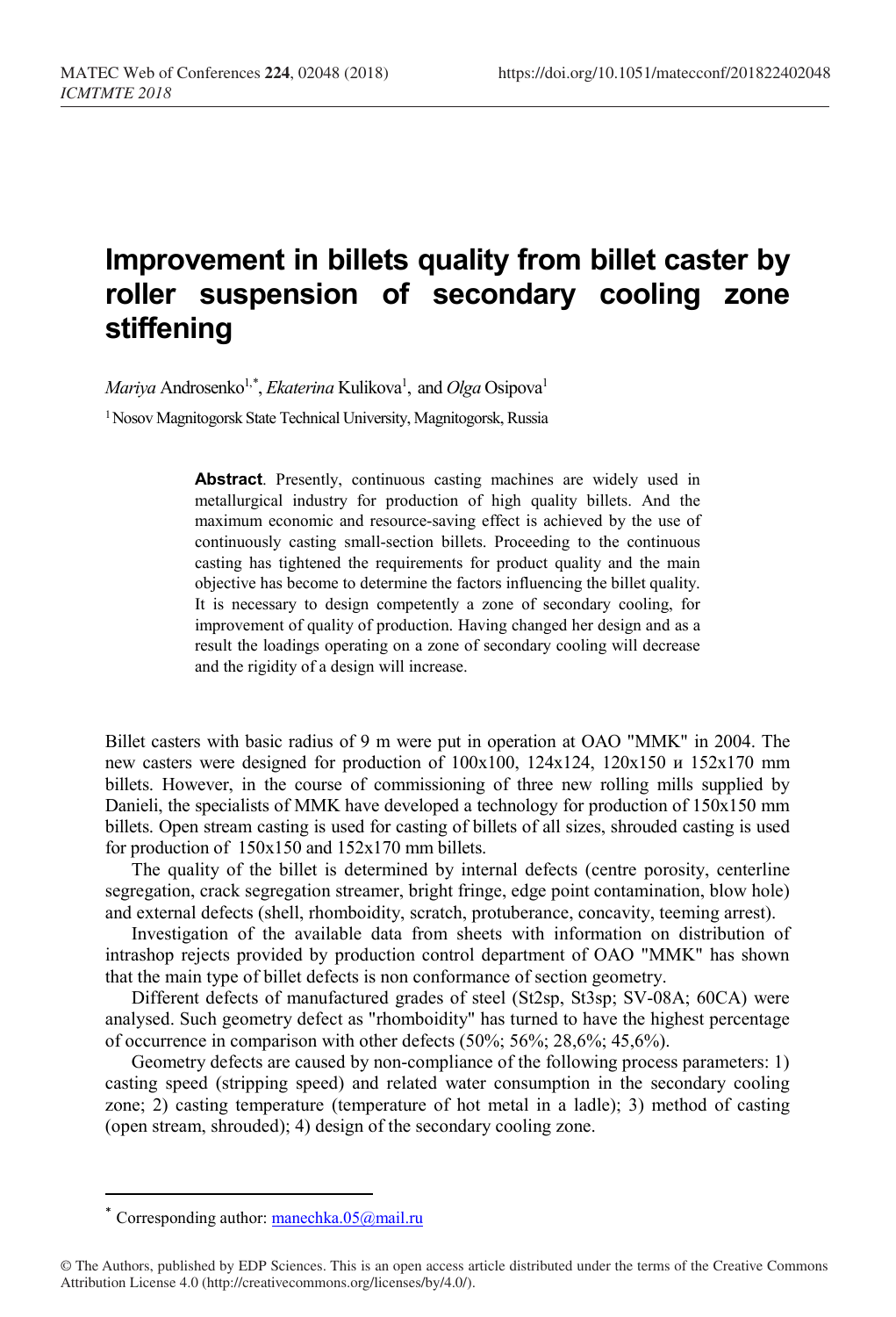Researches to improve casting technology and billet quality have been carried out for several years. It is shown that cracks are formed in billets with rhomboidity exceeding 12 - 15 mm and during the casting of steel with high content of sulphur. As a result the factors have been determined that influence billet shape deterioration as well as measures have been developed to eliminate the defect during the casting. The highest degree of rhomboidity (up to 24 mm) is common for casting without support rollers under the mould that are dismantled after shell breakthrough for speed-up of strands restarting.

For billet caster the rhomboidity is in the range from 1 mm up to 18 mm with the tendency to decrease every year. In 2009 it was in the range from 1 up to 14 mm. As a result it was concluded that two rows of rollers under the mould secondary cooling zone didn't provide for high quality output due to large distance between roller sections and pour stiffness and it lead to buckling under the ferrostatic pressure of solidifying shell.

In order to reduce loads to elements of roller suspension, to improve stiffness and to decrease contact loads between rollers and billets that cause surface and billet deformation it was proposed to change the suspension design. Three rows of rollers were installed on hangers on the existing base. And the nozzles are evenly distributed in the gaps between the rows.

Results of calculation of bending moments and lateral forces, stress-strain state of billet and roller suspension of old and new construction were used during engineering of a new construction.

In order to determine how the design parameters of the new construction influence the geometry of the billet it is necessary to calculate contact stiffness for both constructions and carry out comparative analysis as criteria of casters runnability are durability, stiffness, wear and heat resistance, accuracy and etc.

From the sources of literature it is known that neglecting of contact stiffness causes inaccurate evaluation of working tool position (tool head, gripper) up to 70%, for example, in screw strap force - up to 50%, in screw strength estimation - up to 30%, in estimation of pressure in tight cylindrical connections - up to 40% .

In the easiest case the capability of linear elastic system or element to resist applied static load is characterised by stiffness of the elastic system or element.

Stiffness is calculated as ratio of component force  $P_{v0}$ , directed surface wise and shifting of *у* in the same direction:

$$
j = \frac{P_{yo}}{y(P_o)}\tag{1}
$$

It is considered that the system is influenced by  $P_{y0}$  and simultaneously by other components (*Рх0*,*Рz0*) of force *Ро*. Shifting depends on force *Ро*, thus *у(Ро)*. Elastic properties of compound elements of process systems, consisting of several parts, are impossible to determine by one stiffness coefficient as relationship between force and butt joint edge angle (elastic behaviour) is non-linear. To make the calculations easy the nonlinear characteristic in the operational range of the forces is replaced by the linear characteristic, thus:

$$
j = \frac{\Delta P_{yo}}{\Delta y(P_o)}
$$
 (2)

In general, stiffness, element and system elastic behaviour is determined by calculations or experimentally. As unit stiffness depends on direction and point of force application the researches are carried out in conditions that a closely simulate the real operational conditions of the unit: the force applied to the unit is the same with regards to the force intensity and direction as the constant component force. Loading is performed when the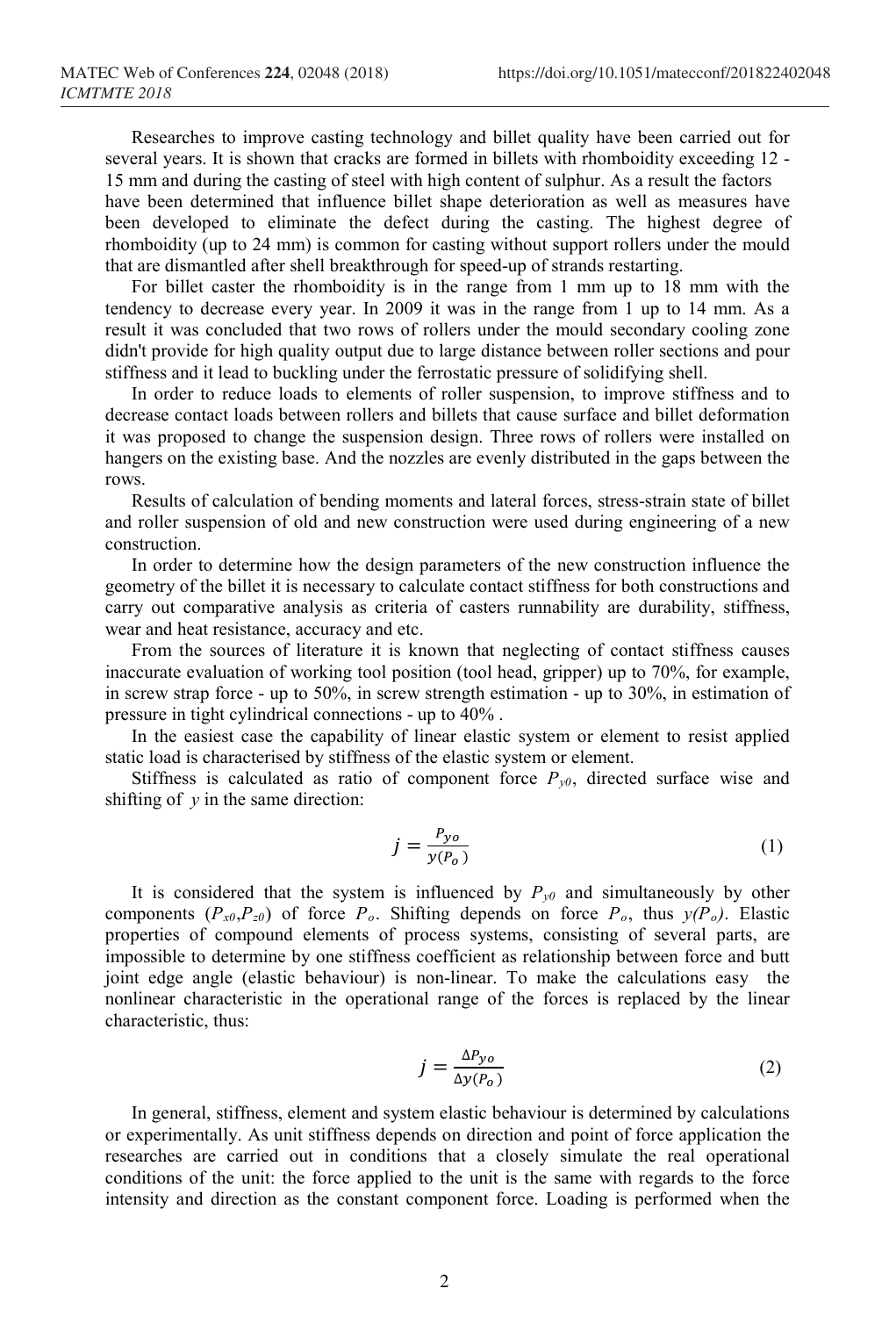unit is in a static state to get static stiffness characteristics. However this parameter doesn't match the real stiffness of the unit in operation.

By analogy with static stiffness *j* the capability of system or element to resist the applied constant force component  $P_{y0}$  at the given speed of billet transferring is characterised by quasi-static stiffness:

$$
j_{\kappa cm}(n) = \frac{P_{\mathit{yo}}}{y(P_o, n)}
$$
\n<sup>(3)</sup>

Besides, the dynamic unit stiffness is defined as ratio between 
$$
P_{yk} \cdot \cos k \cdot w \omega t
$$

force harmonic component and caused by it shifting:

$$
j_{\partial u n} = \frac{P_{yk} \cdot \cos k \cdot \omega t}{y(P_k, n)}
$$
(4)

where  $\omega$  - angular velocity, frequency of force harmonic component, where  $k = 1$ , caused by force change due to shifting (offset) of profile of roller axis.

The shifting of system element is evaluated by angular shifting in radians. In accordance with it the unit of stiffness measurement is changed.

Compliance is used for process calculations for such static conditions as butt joint edge angle, caused by the force equal to 1, that is the value of the inverse stiffness:

$$
W = \frac{1}{y} = \frac{y}{P_y} \tag{5}
$$

The same way the quasi-static compliance  $w_{\text{kcm}}$  and dynamic compliance  $w_{\text{dust}}$  is calculated.

For rough estimate values *j* and *w* that determine properties of statically loaded idle system are used.

On the basis of calculations it can be concluded that new suspension design reduces loads between rollers and the billet. It allows to reduce deformation of the geometry of the billet produced by the caster.

There were problems with the determining of the axes coordinates of the secondary cooling zone rollers at design stage of secondary cooling zone unit. Application for the patent has been made and then the patent [2] for a utility model has been acquired, according to which (Figure 1) axes coordinates for holes for the rollers in plane y forming near $b_{yi}$  and far  $b'_{yi}$  radial webs with regards to the base are determined by the following relationships:

$$
b_{yi} = i \cdot 1,5d
$$
 (6)

$$
b'_{yi} = \frac{b_{yi}(2R+d)}{2(R-L)-d} \tag{7}
$$

and the axes coordinates of the holes for the rollers along x forming close  $b_{xi}$  and far radial  $b'_{xi}$  webs with regards to the axis perpendicular to the base and coming from the middle of the strand are determined by the following relationships:

$$
b_{xi} = \frac{L}{2} + \frac{d}{2} + b_{yi} \cdot \sin \frac{2 \cdot \sin^{-1} \frac{b_{yi}}{2 \cdot (R-L)-d}}{2}
$$
 (8)

$$
b'_{xi} = \frac{L}{2} + \frac{d}{2} - b'_{yi} \cdot \text{tg} \frac{2 \cdot \sin^{-1} \frac{b_{yi}}{2 \cdot (R-L) - d}}{2} \tag{9}
$$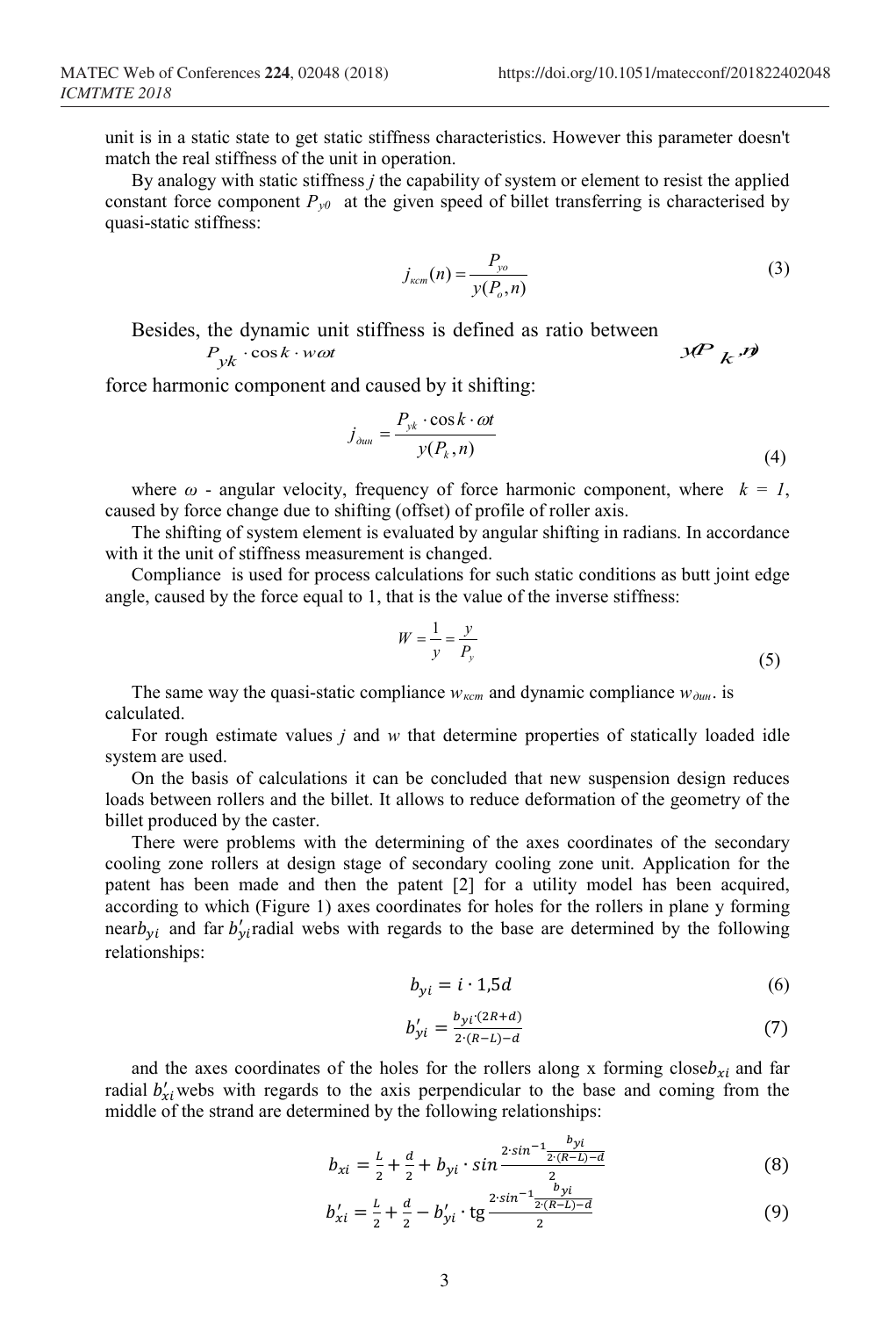where  $i$  – section consecutive number;

- $d$  roll diameter;
- $R$  casting machine radius;
- $L$  billet size



**Fig. 1**. Construction of secondary cooling zone with three roller sections.

For comparison of the stress-strain state of the ingot emerging from the mould with the old secondary cooling zone (two rows of rollers) with a mould with a new secondary cooling zone (three rows of rollers) corresponding three-dimensional models for the calculation in Ansys Workbench were developed. Thus, the assumption was made: the roller sections were in contact with the ingot for a short period of time (static solution). The above mentioned contact interaction was modelled as elastoplastic body. Figure 2 shows the indicators of the stress-strain state of the construction with two and three roller section of secondary cooling zone.



**Fig. 2**. Indicators of stress-strain state of the construction with two and three roller suspension.